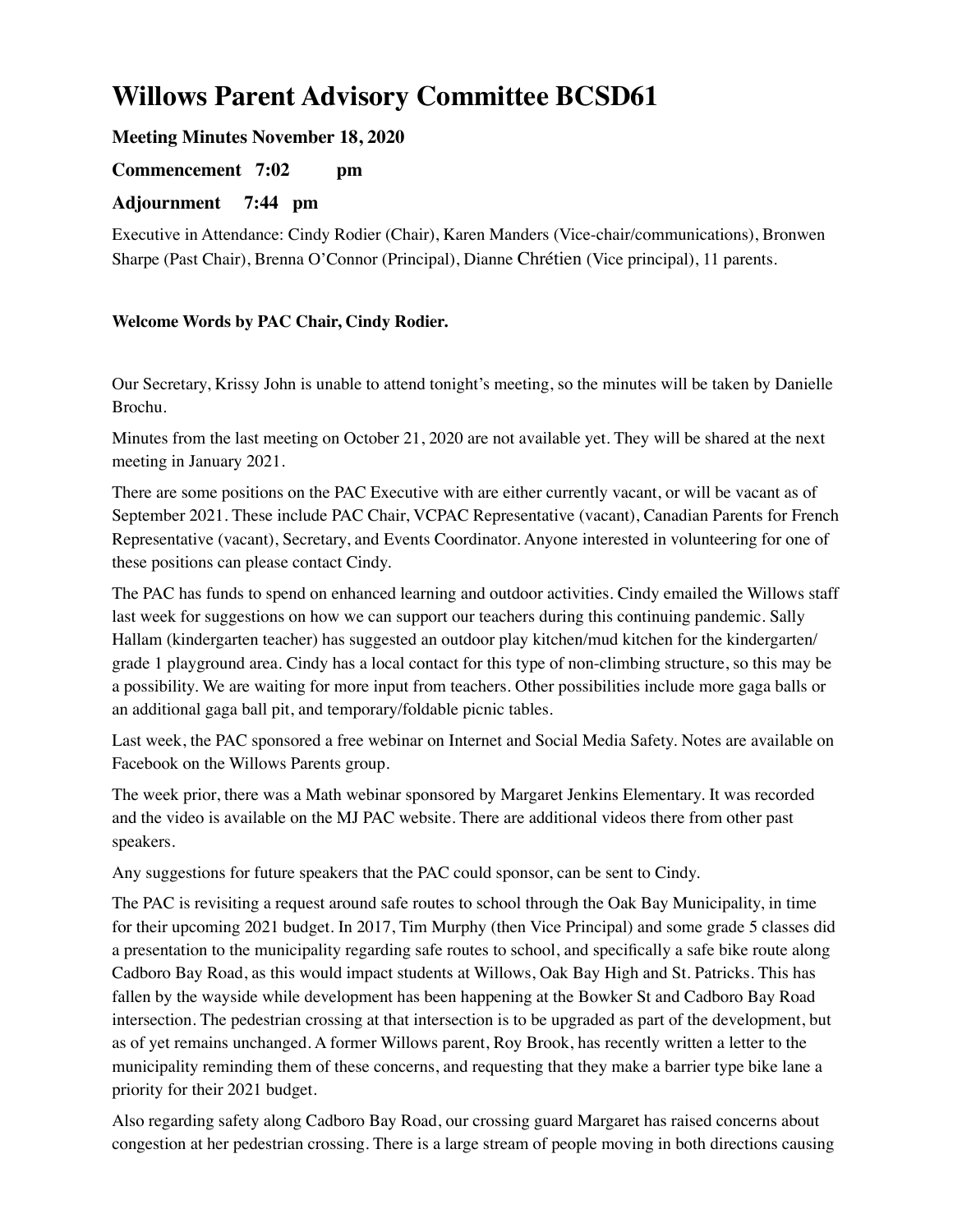many to be waiting on the narrow sidewalk, and people with bicycles and strollers often end up on the road. It has been suggested that the municipality should install temporary barriers at both sides of the crosswalk, similar to what has been installed at crosswalks along Oak Bay Avenue. Cindy is hoping to contact the municipality this week to bring this concern forward.

#### **Update from Brenna O'Connor and Dianne Chrétien:**

A representative from the school district will be coming to give a quote for the projector and built-in sound system for the gym. It is estimated that the cost will be approximately \$15,000

The school received money from the federal government which they used for extra EA time. This was important as EAs are spending more time on recess supervision with the staggered recesses required during COVID. The school also used some money towards Chromebooks and technology, as well as some additional sinks to be installed in some of the classes which currently have none.

The staff like the idea of having access to logs at Willows Beach (hopefully to be placed by Parks Department and used for outdoor learning). They are also hoping for more equipment for the kids to use outside at the school.

Willows' Code of Conduct is in the process of being revised. The existing Code of Conduct can be found on the school's website. The staff have come up with a draft of 4 expectations which they hope will be clear and easy to understand for all children at the school. The draft will be accessible to parents (by means to be determined), and input can be sent to the school. These expectations will be displayed in poster format, which will include students' art.

Friday, November 20th is a ProD day. Staff will be doing a module on reconciliation. Following this, staff will divide into groups and venture out to one of 8 first nations markers/sites in Oak Bay. They will explore how to include the site in their teachings, the history of the site, etc and will share their findings with the rest of the groups. They will develop a resource for all teachers to use. This ties in well as the kids are quite connected to the surrounding lands, with neighbourhood walks and activities at Uplands Park (led by Margaret Lidkea of Friends of Uplands Park).

Teachers are starting to work on report cards. These will be sent home on the last day of school before Christmas break (Friday, December 18th).

**PAC Business: Chair report, Cindy Rodier**  Nothing at this time.

#### **Discussion:**

It was asked if the school has donated to Friends of Uplands Park. FOUP runs programs for kids at Willows where they plant native plants, scatter seed bombs and plant garry oak trees. Brenna indicated that the school did make a donation to FOUP last year.